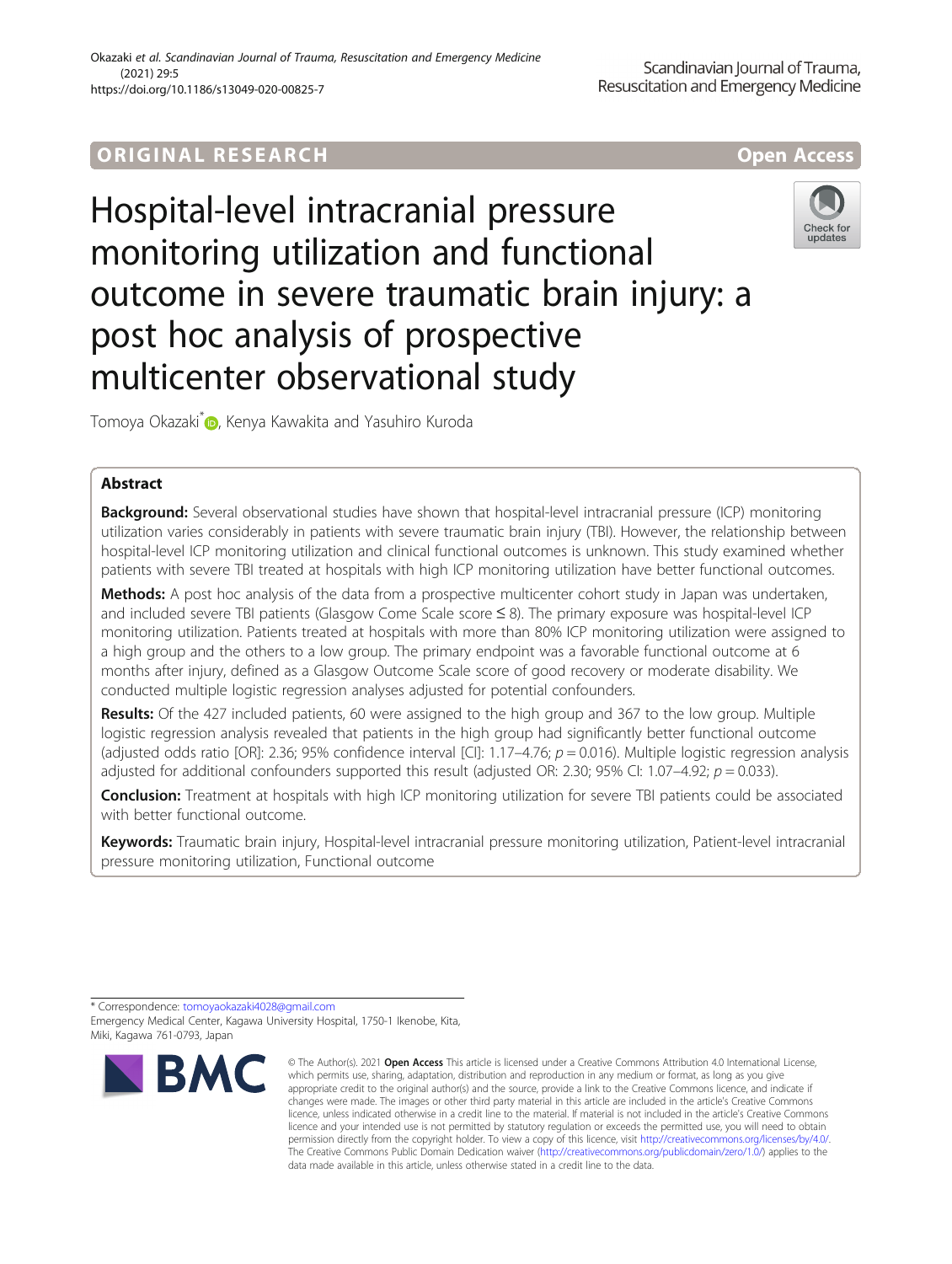# Background

Traumatic brain injury (TBI) is a leading cause of trauma-related death or disability and confers a serious social burden worldwide [\[1](#page-8-0)]. Severe TBI, usually defined on the basis of a Glasgow Coma Scale (GCS) score of less than or equal to 8, is especially associated with high mortality and unfavorable functional outcomes [\[2](#page-8-0)].

Elevated intracranial pressure (ICP) commonly occurs during the acute phase of TBI management and is both, a cause and consequence of secondary brain injury that leads to unfavorable functional outcomes [\[3](#page-8-0), [4\]](#page-8-0). ICP monitoring is significantly associated with reduced short- and long-term mortality  $[5, 6]$  $[5, 6]$  $[5, 6]$  $[5, 6]$ ; however, there is insufficient evidence that the utilization of patient-level ICP monitoring can contribute to improved functional outcomes [\[7](#page-8-0), [8](#page-8-0)].

Several observational studies have shown that hospitallevel ICP monitoring utilization for severe TBI varies dramatically  $[5, 9, 10]$  $[5, 9, 10]$  $[5, 9, 10]$  $[5, 9, 10]$  $[5, 9, 10]$  $[5, 9, 10]$  $[5, 9, 10]$  and ranges from 9.6 to 65.2%, as reported in a study from Los Angeles [[9\]](#page-8-0). Another study from Japan reported utilization in the range of 0 to 100% [[10](#page-8-0)]. However, the relationship between hospitallevel ICP monitoring utilization and clinical outcomes is controversial [[5](#page-8-0), [9](#page-8-0)].

This study was conducted to examine whether severe TBI patients treated at hospitals with high ICP monitoring utilization have better functional outcomes. The study utilized data from the Japan Neurotrauma Data Bank (JNTDB) Project 2015.

# Materials and methods

#### Study design and setting

This study involved a post hoc analysis of data from the JNTDB Project 2015, a prospective multicenter cohort study that was conducted in 32 hospitals in Japan between April 2015 and March 2017. All of the participating institutions had a neurosurgical department and neurosurgeons who were actively involved in the management of TBI patients. The protocol was approved by the Institutional Review Board of each hospital, and all patients or their proxies provided written informed consent. The JNTDB Project 2015 enrolled TBI patients with a GCS score of 8 or lower within 48 h after injury or those requiring craniotomy, regardless of their GCS score. Study participants were followed up until hospital discharge or 6 months after the injury. The details of JNTDB Project 2015 and other JNTDB projects have been described in previous reports [\[11](#page-8-0)–[13\]](#page-8-0).

# Selection of participants

For the purposes of this study, we included adult patients with severe TBI (GCS score  $\leq 8$ , age  $\geq 18$  years) without treatment restrictions and an Abbreviated Injury Scale score of 6, and excluded those with missing data for the ICP monitoring utilization, Glasgow Outcome Scale (GOS) score at 6 months after injury, age, GCS score on admission, pupillary reflex, hypotension on admission (systolic blood pressure < 90 mmHg), Marshall Computed Tomography (CT) classification, Injury Severity Score (ISS), and hospital type (university or non-university). Moreover, patients treated at hospitals with fewer than 5 patients were excluded because of the hospital-level analyses designed for this study.

# Data collection

The following data were collected for analysis: the ICP monitoring use, hospital type, age, sex, prescription for anticoagulant drugs, prescription for antiplatelet drugs, GCS on admission, pupillary reflex (none, one, or both), hypotension on admission, body temperature on admission, Marshall CT classification, Abbreviated Injury Scale score, ISS, isolated TBI (defined as any Abbreviated Injury Scale score of 0, other than that for the head), cause of injury, and 6-month post-injury GOS score.

#### Exposure

The primary exposure was the hospital-level ICP monitoring utilization, which was calculated as the ratio of the patients treated with ICP monitoring to the total number of patients who met the criteria for this study at each hospital. We classified hospitals into two categories based on their ICP monitoring utilization: patients treated at hospitals with more than and less than 80% ICP monitoring utilization were assigned to a "high" and a "low" group, respectively. The 80% cutoff was based on previous studies in the United States which found that, between 2007 and 2013, nearly 80% of severe TBI patients were treated with ICP monitoring [[14,](#page-8-0) [15](#page-8-0)].

The secondary exposure was the patient-level ICP monitoring utilization. Patients treated with and without ICP monitoring were assigned to an "ICP (+)"and an "ICP  $(-)$ " group, respectively.

#### Outcome measures

The primary endpoint was a favorable functional outcome at 6 months after injury, defined as a GOS score of 4 or 5 (moderate disability or good recovery) [[16\]](#page-8-0). The other three categories based on the GOS score were: 1, death; 2, persistent vegetative state; and 3, severe disability.

### Statistical analysis

Continuous variables were analyzed using the Mann– Whitney *U* test, and categorical comparisons were conducted with the Fisher's exact or chi-square test.

To clarify selection biases, we initially compared the baseline characteristics of patients included into the final analysis and those who were excluded due to missing data or fewer cases. Thereafter, we calculated the hospital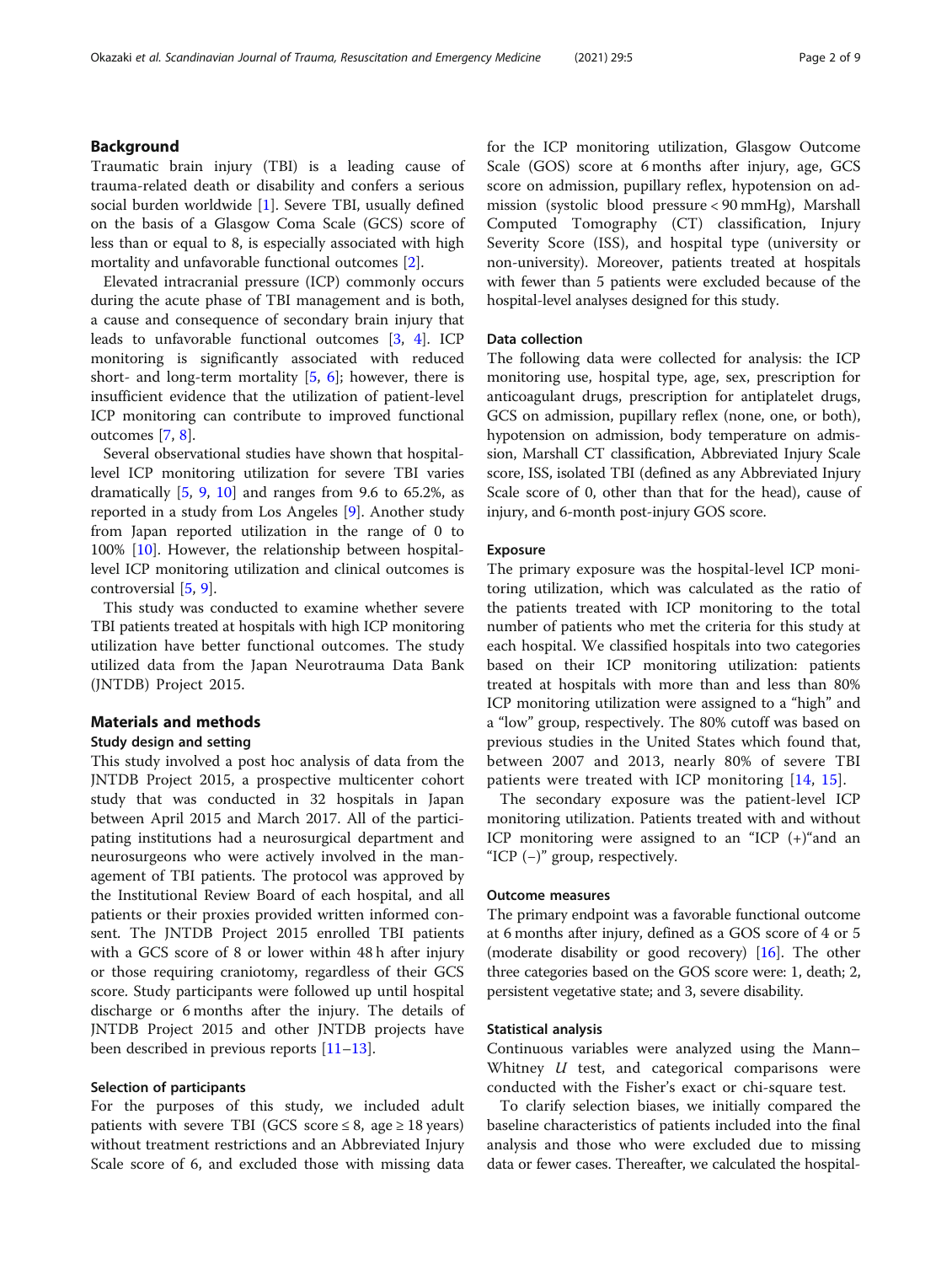<span id="page-2-0"></span>level ICP monitoring utilization, and compared the baseline characteristics and functional outcome at 6 months after injury in the high and low groups. We conducted a multiple logistic regression analysis that was adjusted for age, GCS motor score, and pupillary reflex to examine the association of hospital-level ICP monitoring utilization with the primary outcome (model 1). The abovementioned factors were selected on the basis of the International Mission for Prognosis and Analysis of Clinical Trials in TBI (IMPACT) Core model [[17](#page-8-0)–[19\]](#page-8-0). We performed another multiple logistic regression analysis adjusted for the age, GCS motor score, pupillary reflex, hypotension on admission, Marshall CT classification, and ISS, as well as the hospital type as a hospital-level variable (model 2). These factors were determined by referring to the IMPACT Extended model [\[17](#page-8-0)–[19](#page-8-0)] and clinical plausible.

Furthermore, to evaluate the validity of the threshold between the high and the low group, we conducted sensitivity analysis based on further subclassification of the hospital-level ICP monitoring utilization. We ranked hospitals into five categories based on their ICP monitoring utilization rates (0–19%, 20–39%, 40–59%, 60– 79%, and 80–100%) and conducted multiple logistic regression analyses adjusted for the variables of the model 1 and model 2.

To examine a possible association between the secondary exposure and the primary outcome, we compared the baseline characteristics and functional outcome at 6 months after injury between the ICP  $(+)$  and the ICP  $(-)$ group. After adjusting for the variables of the model 1 and model 2, we conducted multiple logistic regression analyses.

A two-sided P-value less than 0.05 was considered statistically significant. Missing data were not replaced or estimated. All statistical analyses were conducted in EZR (Saitama Medical Center, Jichi Medical University, Saitama, Japan) [[20\]](#page-8-0).

#### Results

The JNTDB Project 2015 enrolled 1345 patients during the study period. Of the 662 potential participants, 427 (65%) met the eligibility criteria for this study (Fig. 1). A comparison of the baseline characteristics between the patients included in the final analysis and those who were excluded are shown in Additional Table [1](#page-7-0). The ICP monitoring utilization at each hospital remarkably ranged from 0 to 100% (Fig. [2](#page-3-0)).

Sixty patients (14%) who were treated at four hospitals with ICP monitoring utilization of more than 80% were assigned to the high group, and the remaining 367 patients were assigned to the low group.

Table [1](#page-4-0) shows the clinical characteristics and outcomes of the study participants. The median age in this study population was 65 years (interquartile [IQR] 46–77), and 282 (66%) participants were male. Six months after the TBI, 137 (32%) patients had a favorable functional outcome. There were significant differences between the high and the low groups with regard to the distribution of the Marshall CT classification and the ISS. Moreover, compared with the low group, the high group was more frequently treated with ICP monitoring and at the university hospitals, and had a high proportion of favorable functional outcome.

The results of the multiple logistic regression analyses are summarized in Table [2](#page-5-0). The model 1 revealed an association between the high group and increased favorable functional outcome (adjusted odds ratio

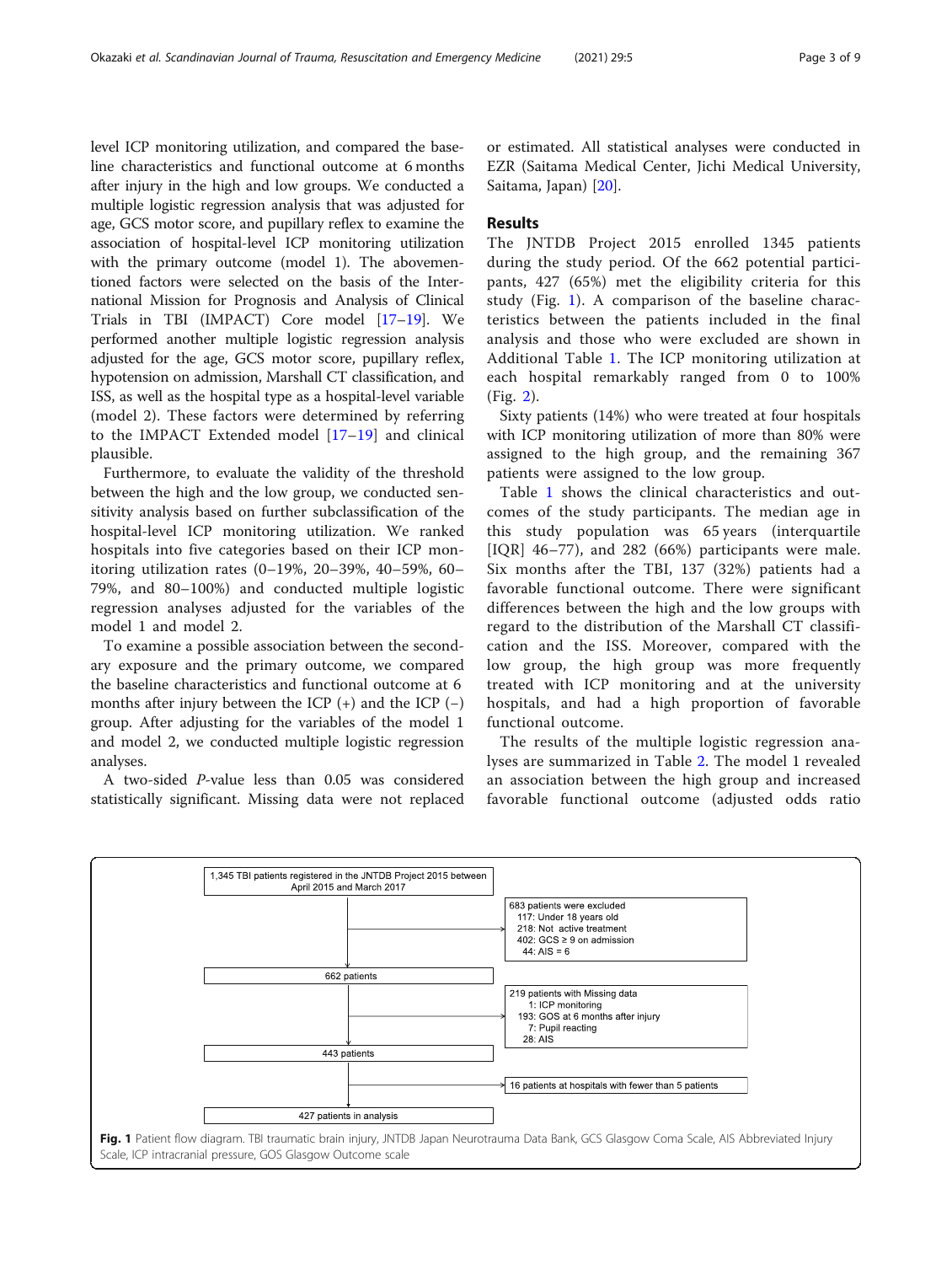<span id="page-3-0"></span>

[OR]: 2.36; 95% confidence interval (CI): 1.17–4.76;  $p = 0.016$ ). Moreover, this association was observed in the model 2 that was adjusted for the age, GCS motor score, pupillary reflex, hypotension on admission, Marshall CT classification, ISS, and hospital type (adjusted OR: 2.30; 95% CI: 1.07–4.92; p = 0.033).

The intergroup analysis based on the subclassification by hospital-level ICP monitoring utilization showed that, with regard to the 0–19% group, only the 80–100% group was significantly associated with increased favorable functional outcome – both in the model 1 and model 2 multiple logistic regression analyses (Fig. [3](#page-5-0)).

The results of patient-level intergroup comparison of the ICP  $(+)$  and ICP  $(-)$  groups are shown in Table [3](#page-6-0), and showed significant differences in the pupillary reflex, hypotension, the distribution of the Marshall CT classification, hospital type, and the distribution of GOS at 6 months after injury. After adjusting the covariates, neither the model 1 nor model 2 multiple logistic regression analyses showed an association between patient-level ICP monitoring utilization and better functional outcome (Table [4\)](#page-7-0).

# **Discussion**

To our knowledge, this is the first study to assess the association of hospital-level ICP monitoring utilization with functional outcome in patients with severe TBI. In this study, we found that treatment at hospitals with ICP monitoring utilization of more than 80% was significantly associated with better functional outcome at 6 months after injury in patients with severe TBI. However, the patient-level ICP monitoring utilization was unrelated to functional outcome.

Two previous studies assessed the association between hospital-level ICP monitoring utilization and in-hospital mortality [[5,](#page-8-0) [9](#page-8-0)]. Alali et al. showed that patients with severe TBI at hospitals with ICP monitoring utilization rates of more than 16.1% had significantly improved outcomes than those at hospitals with rates of less than 8.3% [\[5](#page-8-0)]. This threshold was considerably lower than our threshold of 80%, and the discrepancy may be attributable to the difference in the outcomes. Whereas we set the 6-month functional outcome as the primary outcome, Alali et al. used an entirely different metric – in-hospital mortality. In general, it is more difficult to improve functional outcome than to decrease mortality, as several previous studies on neurocritical care have suggested [[21](#page-8-0), [22\]](#page-8-0); thus, it may be reasonable that the clinical threshold of better functional outcome is higher than that of decreased mortality. A study by Dawes and colleagues did not find an association of high hospital-level ICP monitoring utilization with improved outcome [\[9\]](#page-8-0). We excluded patients with any Abbreviated Injury Scale score of 6, who were not expected to survive; however, Dawes et al. did not exclude their patients based on this criteria and, therefore, the patients in their study were considered to be too severely ill to obtain benefits from hospitals with high hospital-level ICP monitoring utilization.

We did not evaluate the factors at the hospitals with high ICP monitoring utilization to assess which worked well on the functional outcome. The patientlevel ICP monitoring utilization may explain this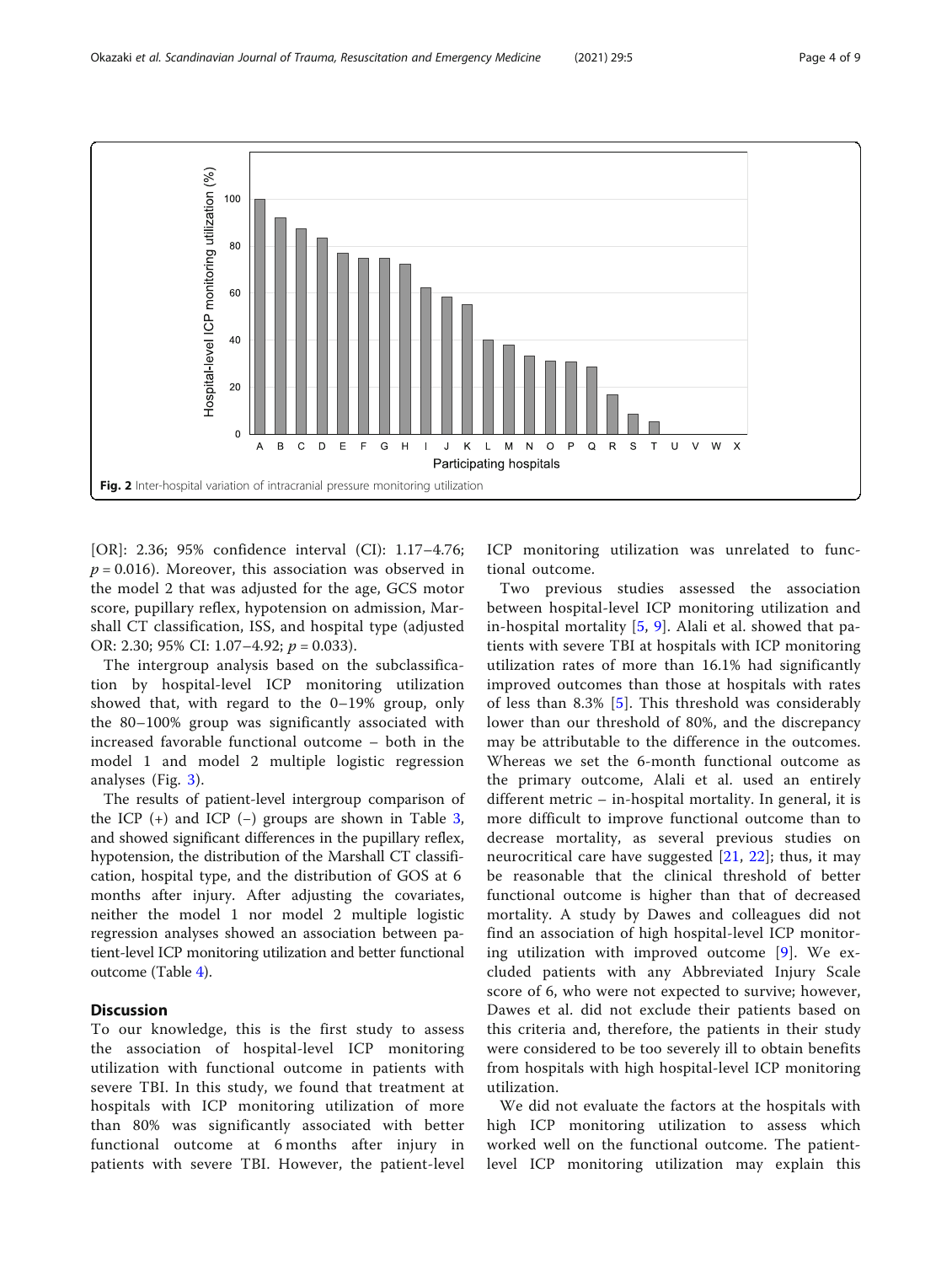| <b>Variables</b>                                  | Overall $n = 427$ | High group $n = 60$ | Low group $n = 367$ | P value      | <b>Missing data</b> |
|---------------------------------------------------|-------------------|---------------------|---------------------|--------------|---------------------|
| Age, years, median [IQR]                          | 65 [46, 77]       | 65 [43, 78]         | 66 [47, 77]         | 0.755        | 0                   |
| Male sex, n (%)                                   | 282 (66)          | 36 (60)             | 246 (67)            | 0.305        | 0                   |
| Prescribing anticoagulant drugs, n (%)            | 19 (4.4)          | 2(3.3)              | 17(4.6)             | $\mathbf{1}$ | 0                   |
| Prescribing antiplatelet drugs, n (%)             | 36 (8.4)          | 7(11.7)             | 29 (7.9)            | 0.319        | $\mathsf{O}\xspace$ |
| Glasgow Coma Scale score, median [IQR]            |                   |                     |                     |              | 0                   |
| Overall score                                     | 6[3, 7]           | 6[3, 7]             | 6[3, 7]             | 0.305        |                     |
| Motor score                                       | 3[1, 4]           | 4[1, 5]             | 3[1, 4]             | 0.288        |                     |
| Pupillary reflex, n (%)                           |                   |                     |                     | 0.334        | 0                   |
| None                                              | 110(26)           | 13(22)              | 97(26)              |              |                     |
| One                                               | 91(21)            | 17(28)              | 74 (20)             |              |                     |
| Both                                              | 226 (53)          | 30 (50)             | 196 (53)            |              |                     |
| Hypotension, n (%)                                | 60 (14)           | 7(12)               | 53 (14)             | 0.69         | $\mathsf{O}\xspace$ |
| Body temperature, °C, median [IQR]                | 36.2 [35.8, 36.8] | 36.2 [35.9, 36.9]   | 36.2 [35.8, 36.8]   | 0.367        | 34                  |
| Marshall CT classification, n (%)                 |                   |                     |                     | 0.002        | $\mathsf{O}\xspace$ |
| diffuse injury I                                  | 9(2.1)            | 1(1.7)              | 8(2.2)              |              |                     |
| diffuse injury II                                 | 96 (22.5)         | 12 (20.0)           | 84 (22.9)           |              |                     |
| diffuse injury III                                | 48 (11.2)         | 3(5.0)              | 45 (12.3)           |              |                     |
| diffuse injury IV                                 | 11(2.6)           | 2(3.3)              | 9(2.5)              |              |                     |
| evacuated mass                                    | 175 (41.0)        | 38 (63.3)           | 137 (37.3)          |              |                     |
| non-evacuated mass                                | 88 (20.6)         | 4(6.7)              | 84 (22.9)           |              |                     |
| Injury Severity Score, median [IQR]               | 25 [25, 35]       | 25 [18, 29]         | 25 [18, 29]         | 0.045        | 0                   |
| Isolated traumatic brain injury, n (%)            | 173 (41)          | 28 (47)             | 145 (40)            | 0.322        | 0                   |
| Cause of injury, n (%)                            |                   |                     |                     | 0.344        | $\overline{2}$      |
| Motor vehicle                                     | 27(6.3)           | 26(7.1)             | 1(1.7)              |              |                     |
| Motorcycle                                        | 53 (12.4)         | 45 (12.3)           | 8(13.6)             |              |                     |
| Bicycle                                           | 34 (8.0)          | 28(7.7)             | 6(10.2)             |              |                     |
| Pedestrian                                        | 90(21.1)          | 82 (22.4)           | 8(13.6)             |              |                     |
| High-level fall                                   | 115(27.0)         | 95 (26.0)           | 20 (33.9)           |              |                     |
| Ground-level fall                                 | 79 (18.5)         | 68 (18.6)           | 11(18.6)            |              |                     |
| Others                                            | 18 (4.2)          | 22(6.0)             | 5(8.5)              |              |                     |
| Treatment with ICP monitoring, n (%)              | 192 (45)          | 55 (92)             | 137 (37)            | < 0.001      | 0                   |
| Treatment at university hospitals, n (%)          | 257 (60)          | 45 (75)             | 212 (58)            | 0.015        | 0                   |
| GOS at 6 months after injury, n (%)               |                   |                     |                     | 0.074        | 0                   |
| Good recovery                                     | 75 (17.6)         | 12 (20.0)           | 63 (17.2)           |              |                     |
| Moderate disability                               | 62 (14.5)         | 15 (25.0)           | 47 (12.8)           |              |                     |
| Severe disability                                 | 40 (9.4)          | 7(11.7)             | 33 (9.0)            |              |                     |
| Vegetable state                                   | 41 (9.6)          | 4(6.7)              | 37 (10.1)           |              |                     |
| Death                                             | 209 (48.9)        | 22 (36.7)           | 187 (51.0)          |              |                     |
| Favorable outcome at 6 months after injury, n (%) | 137 (32)          | 27 (45)             | 110 (30)            | 0.025        | 0                   |

<span id="page-4-0"></span>Table 1 Baseline characteristics and outcomes, Treatment at the hospitals with high ICP monitoring utilization vs. low utilization

IQR interquartile range, CT computed tomography, ICP intracranial pressure, GOS Glasgow Outcome Scale

association, because the high group was more frequently treated with ICP monitoring than the low group (92% vs 37%,  $p < 0.001$ ). However, our patientlevel analysis and previous studies did not support this suspicion. Furthermore, ICP monitoring is not a therapeutic intervention but is merely a monitoring system.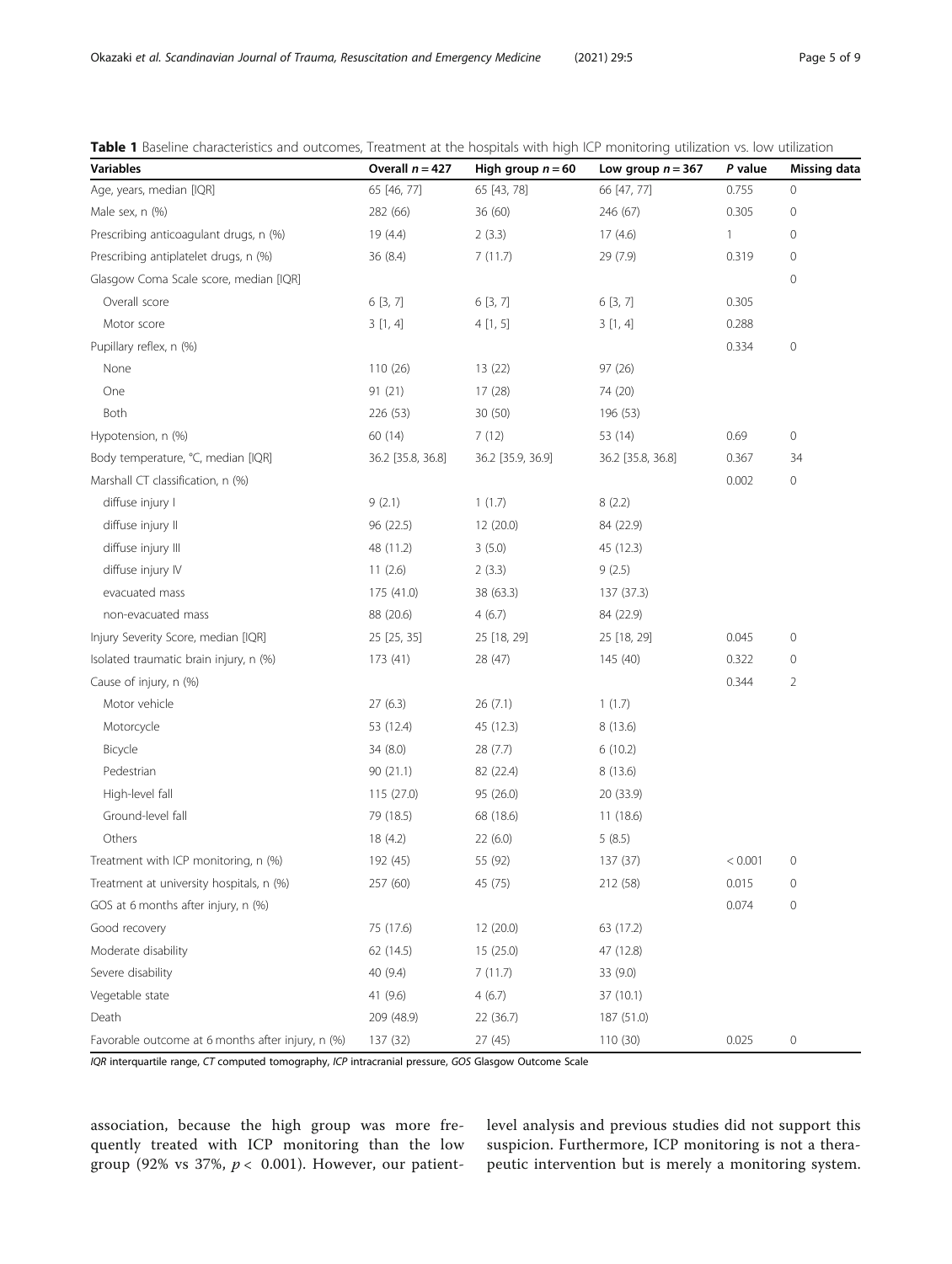| <b>Variables</b>                                 | Model 1              |         | Model 2              |         |
|--------------------------------------------------|----------------------|---------|----------------------|---------|
|                                                  | Adjusted OR (95% CI) | P value | Adjusted OR (95% CI) | P value |
| Higher hospital-level ICP monitoring utilization | $2.36(1.17 - 4.76)$  | 0.016   | 2.30 (1.07-4.92)     | 0.033   |
| Age, per year                                    | $0.94(0.93 - 0.96)$  | < 0.001 | $0.93(0.92 - 0.95)$  | < 0.001 |
| Glasgow Coma Scale Motor score, per point        | $1.50(1.25 - 1.80)$  | < 0.001 | $1.40(1.16 - 1.69)$  | < 0.001 |
| Pupillary reflex                                 |                      |         |                      |         |
| None                                             | Reference            |         | Reference            |         |
| One                                              | $5.27(2.11 - 13.20)$ | < 0.001 | 4.53 (1.72-11.90)    | 0.002   |
| Both                                             | 10.00 (4.19-24.00)   | < 0.001 | 7.28 (2.86-18.50)    | < 0.001 |
| Hypotension on admission                         |                      | -       | $0.29(0.09 - 0.96)$  | 0.042   |
| Marshall CT classification                       |                      | -       |                      |         |
| Diffuse injury I                                 |                      |         | Reference            |         |
| Diffuse injury II                                |                      |         | $0.16(0.00 - 5.12)$  | 0.300   |
| Diffuse injury III                               |                      |         | $0.05(0.00 - 1.80)$  | 0.100   |
| Diffuse injury IV                                |                      | -       | $0.10(0.00 - 4.37)$  | 0.230   |
| Evacuated mass                                   |                      |         | $0.10(0.00 - 3.08)$  | 0.190   |
| Non-evacuated mass                               |                      |         | $0.12(0.00 - 3.76)$  | 0.220   |
| Injury Severity Score, per point                 |                      |         | $0.95(0.93 - 0.98)$  | < 0.001 |
| Treatment at university hospitals                |                      |         | $0.97(0.55 - 1.69)$  | 0.902   |

<span id="page-5-0"></span>Table 2 Association between hospital-level ICP monitoring utilization and favorable functional outcome

OR odds ratio, CI confidence interval, ICP intracranial pressure, CT computed tomography

Therefore, whether patients can obtain net benefits from ICP monitoring apparently depends on whether their physicians can effectively utilize ICP information in a timely manner. Physicians at hospitals with high ICP monitoring utilization may have better-quality opportunities to develop their skills in optimizing ICP monitoring. Perhaps, it is for this reason that patients treated at hospitals with high ICP monitoring utilization had better functional outcomes. Further investigation is needed to validate the preliminary findings of this study and to validate the role of ICP monitoring utilization in the severe TBI patient population.

The present study has several limitations. First, this was a post hoc analysis of a prospective multicenter cohort study. We conducted multiple logistic regression analyses that were adjusted for clinically important factors; however, selection bias and uncontrolled confounding variables may have influenced the results due to the observational study design. Second, we excluded 219 of the 662 potentially eligible patients due to missing data for important variables (Fig. [1](#page-2-0)). Thus, the baseline characteristics of the patients included in the final analysis were different from those of the excluded patients (Table [E1](#page-7-0), web-only appendices)), which may have led to some selection biases. Third, there were no specific management protocols for severe TBI in the JNTDB study, and treatment strategies depended crucially on each institution; thus,

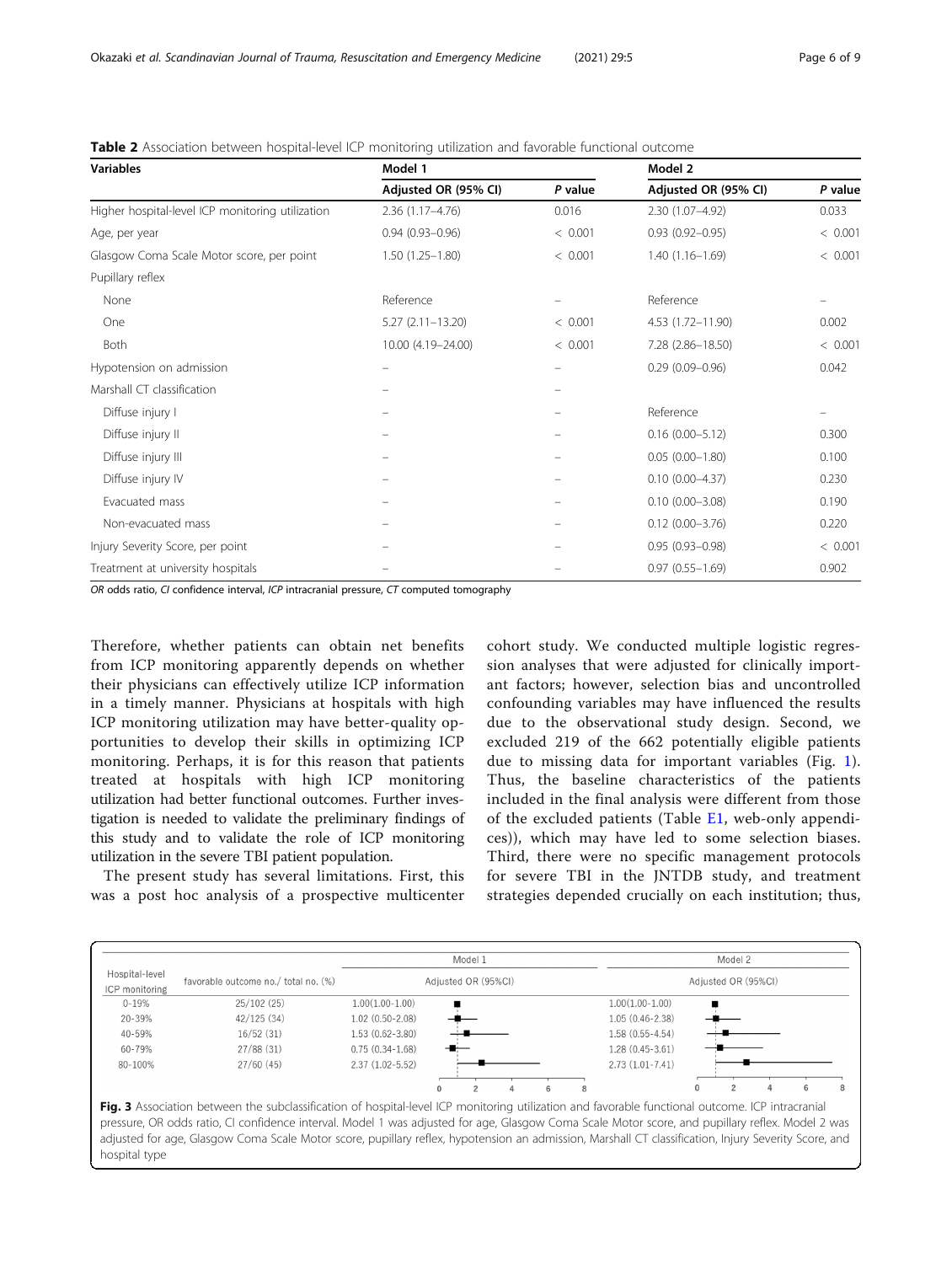| Variables                                         | Overall $n = 427$ | ICP (+) group $n = 192$ | ICP $(-)$ group $n = 235$ | P value | <b>Missing data</b> |
|---------------------------------------------------|-------------------|-------------------------|---------------------------|---------|---------------------|
| Age, years, median [IQR]                          | 65 [46, 77]       | 65 [45, 76]             | 66 [50, 79]               | 0.173   | 0                   |
| Male sex, n (%)                                   | 282 (66)          | 121 (63)                | 161 (69)                  | 0.259   | 0                   |
| Prescribing anticoagulant drugs, n (%)            | 19 (4.4)          | 7(3.6)                  | 12(5.1)                   | 0.492   | 0                   |
| Prescribing antiplatelet dugs, n (%)              | 36 (8.4)          | 17(8.9)                 | 19(8.1)                   | 0.861   | 0                   |
| Glasgow Coma Scale score, median [IQR]            |                   |                         |                           |         | 0                   |
| Overall score                                     | 6 [3, 7]          | 6 [3, 7]                | 6 [3, 7]                  | 0.566   |                     |
| Motor score                                       | 3[1, 4]           | 3[1, 4]                 | 4[1, 4]                   | 0.614   |                     |
| Pupillary reflex, n (%)                           |                   |                         |                           | 0.002   | 0                   |
| None                                              | 110 (26)          | 39 (20)                 | 71 (30)                   |         |                     |
| One                                               | 91 (21)           | 55 (29)                 | 36(15)                    |         |                     |
| Both                                              | 226 (53)          | 98 (51)                 | 128 (55)                  |         |                     |
| Hypotension, n (%)                                | 60 (14)           | 16(8)                   | 44 (19)                   | 0.002   | 0                   |
| Body temperature, °C, median [IQR]                | 36.2 [35.8, 36.8] | 36.2 [35.8, 36.8]       | 36.2 [35.8, 36.8]         | 0.876   | 34                  |
| Marshall CT classification, n (%)                 |                   |                         |                           | 0.001   | 0                   |
| diffuse injury I                                  | 9(2.1)            | 2(1.0)                  | 7(3.0)                    |         |                     |
| diffuse injury II                                 | 96 (22.5)         | 29 (15.1)               | 67(28.5)                  |         |                     |
| diffuse injury III                                | 48 (11.2)         | 24 (12.5)               | 24 (10.2)                 |         |                     |
| diffuse injury IV                                 | 11(2.6)           | 5(2.6)                  | 6(2.6)                    |         |                     |
| evacuated mass                                    | 175 (41.0)        | 98 (51.0)               | 77 (32.8)                 |         |                     |
| non-evacuated mass                                | 88 (20.6)         | 34 (17.7)               | 54 (23.0)                 |         |                     |
| Injury Severity Score, median [IQR]               | 25 [25, 35]       | 26 [25, 34]             | 25 [22, 37]               | 0.441   | 0                   |
| Isolated traumatic brain injury, n (%)            | 173 (41)          | 77 (40)                 | 96 (41)                   | 0.921   | 0                   |
| Cause of injury, n (%)                            |                   |                         |                           | 0.703   | 2                   |
| Motor vehicle                                     | 27(6.3)           | 12(6.3)                 | 15(6.4)                   |         |                     |
| Motorcycle                                        | 53 (12.4)         | 25 (13.1)               | 28 (12.0)                 |         |                     |
| Bicycle                                           | 34 (8.0)          | 42 (22.0)               | 48 (20.5)                 |         |                     |
| Pedestrian                                        | 90(21.1)          | 17 (8.9)                | 17(7.3)                   |         |                     |
| High-level fall                                   | 115 (27.0)        | 54 (28.3)               | 61(26.1)                  |         |                     |
| Ground-level fall                                 | 79 (18.5)         | 28 (14.7)               | 51 (21.8)                 |         |                     |
| Others                                            | 18 (4.2)          | 13 (6.8)                | 14(6.0)                   |         |                     |
| Treatment at university hospitals, n (%)          | 257 (60)          | 146 (76.0)              | 111(47.2)                 | < 0.001 | 0                   |
| GOS at 6 months after injury, n (%)               |                   |                         |                           | 0.001   | $\mathbf 0$         |
| Good recovery                                     | 75 (17.6)         | 28 (14.6)               | 47 (20.0)                 |         |                     |
| Moderate disability                               | 62 (14.5)         | 36 8 (18.8)             | 26(11.1)                  |         |                     |
| Severe disability                                 | 40 (9.4)          | 21 (10.9)               | 19(8.1)                   |         |                     |
| Vegetable state                                   | 41 (9.6)          | 27(14.1)                | 14(6.0)                   |         |                     |
| Death                                             | 209 (48.9)        | 80 (41.7)               | 129 (54.9)                |         |                     |
| Favorable outcome at 6 months after injury, n (%) | 137 (32)          | 64 (33)                 | 73 (31)                   | 0.677   | $\overline{0}$      |

<span id="page-6-0"></span>**Table 3** Baseline characteristics and outcomes, treatment with vs. without ICP monitoring

IQR interquartile range, CT computed tomography, ICP intracranial pressure, GOS Glasgow Outcome Scale

this may have led to additional biases. Furthermore, we did not consider hospital-level factors other than the utilization rate of ICP monitoring and hospital type (university or non-university). Finally, there are two possible generalization problems: (1) as these results were derived from the JNTDB Project 2015 that was conducted in the Japanese population, the findings may not be generalizable to other countries and (2) the reason for the distribution trend of ICP monitoring utilization across the study centers was unclear, and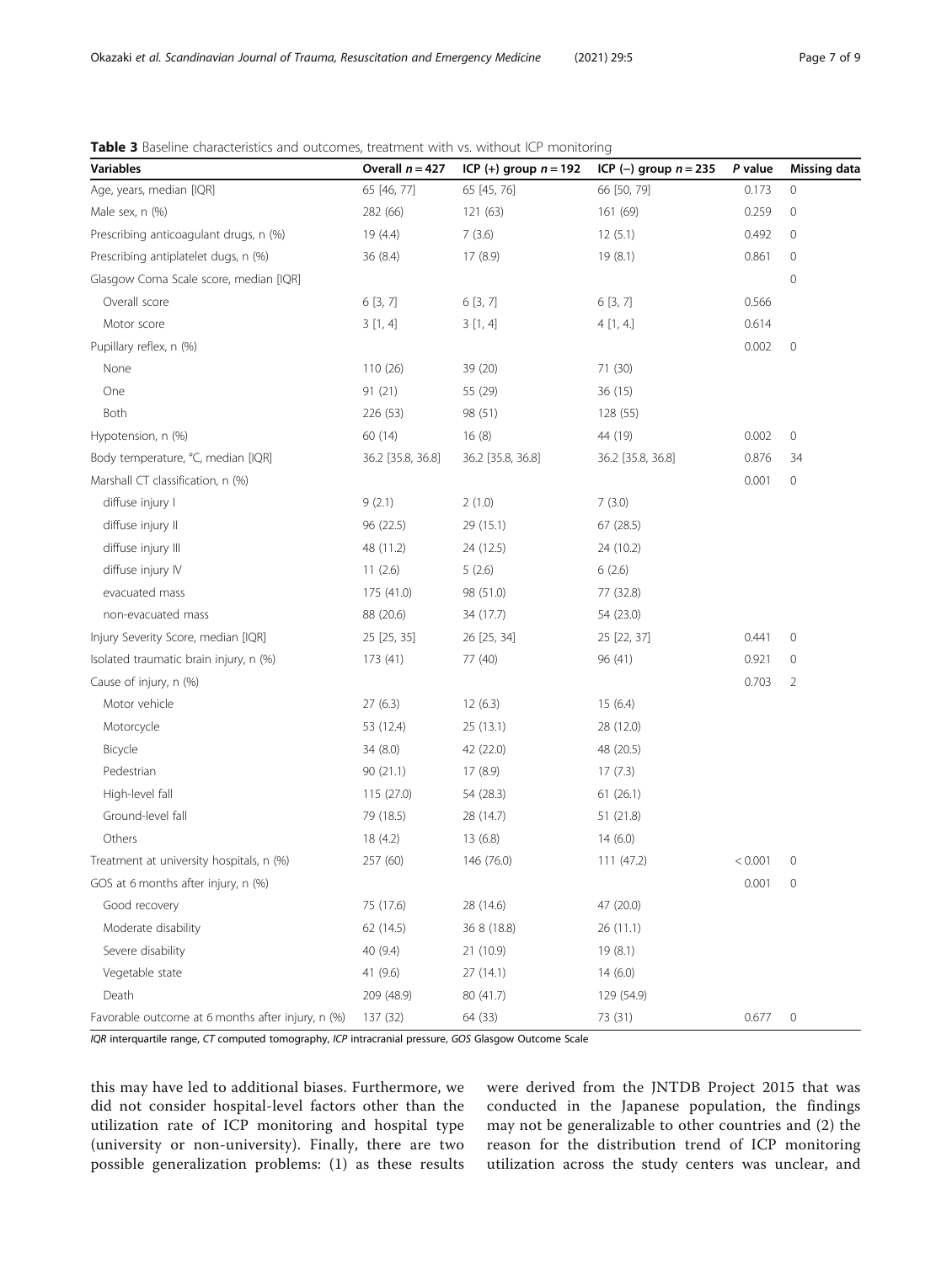| <b>Variables</b>                          | Model 1              |         | Model 2              |         |
|-------------------------------------------|----------------------|---------|----------------------|---------|
|                                           | Adjusted OR (95% CI) | P value | Adjusted OR (95% CI) | P value |
| Treatment with ICP monitoring             | $0.96(0.57 - 1.59)$  | 0.863   | $1.08(0.60 - 1.94)$  | 0.791   |
| Age, per year                             | $0.94(0.93 - 0.96)$  | < 0.001 | $0.94(0.92 - 0.95)$  | < 0.001 |
| Glasgow Coma Scale Motor score, per point | $1.52(1.27 - 1.82)$  | < 0.001 | $1.41(1.16 - 1.70)$  | < 0.001 |
| Pupillary reflex                          |                      |         |                      |         |
| None                                      | Reference            |         | Reference            |         |
| One                                       | $5.40(2.15 - 13.60)$ | < 0.001 | 4.74 (1.79-12.50)    | 0.002   |
| Both                                      | $9.59(4.05 - 22.70)$ | < 0.001 | 7.26 (2.89-18.30)    | < 0.001 |
| Hypotension on admission                  |                      |         | $0.31(0.09 - 1.03)$  | 0.056   |
| Marshall CT classification                |                      |         |                      |         |
| Diffuse injury I                          |                      |         | Reference            |         |
| Diffuse injury II                         |                      |         | $0.16(0.01 - 4.81)$  | 0.294   |
| Diffuse injury III                        |                      |         | $0.05(0.00 - 1.65)$  | 0.094   |
| Diffuse injury IV                         |                      |         | $0.11(0.00 - 4.44)$  | 0.239   |
| Evacuated mass                            |                      |         | $0.11(0.00 - 3.09)$  | 0.192   |
| Non-evacuated mass                        |                      |         | $0.11(0.00 - 3.29)$  | 0.203   |
| Injury Severity Score, per point          |                      |         | $0.95(0.93 - 0.98)$  | < 0.001 |
| Treatment at university hospitals         |                      |         | $1.01(0.57 - 1.79)$  | 0.975   |

<span id="page-7-0"></span>Table 4 Association between patient-level ICP monitoring utilization and favorable functional outcome

OR odds ratio, CI confidence interval, ICP intracranial pressure, CT computed tomography

therefore, it is unknown whether the generalization of the results to other settings would be feasible.

# Conclusions

In summary, treatment at hospitals with high ICP monitoring utilization for severely ill patients with TBI was associated with better functional outcome.

# Supplementary Information

The online version contains supplementary material available at [https://doi.](https://doi.org/10.1186/s13049-020-00825-7) [org/10.1186/s13049-020-00825-7.](https://doi.org/10.1186/s13049-020-00825-7)

Additional file 1: Additional Table 1. Baseline characteristics, inclusion vs. exclusion group

#### Abbreviations

TBI: Traumatic brain injury; GCS: Glasgow Coma Scale; ICP: Intracranial pressure; JNTDB: Japan Neurotrauma Data Bank; GOS: Glasgow Outcome Scale; CT: Computed Tomography; ISS: Injury Severity Score; IMPA CT: International Mission for Prognosis and Analysis of Clinical Trials

#### Acknowledgements

We are grateful to all investigators and institutions of the JNTDB Project 2015: Department of Neurosurgery, Sapporo Medical University; Department of Neurosurgery, Aomori Prefectural Central Hospital; Department of Neurosurgery, Sendai City Hospital; Department of Neurosurgery, National Hospital Organization, Shinshu Ueda Medical Center; Department of Neurosurgery, Chiba Emergency Medical Center; Department of Neurological Surgery, Chiba University Graduate School of Medicine; Department of Neurosurgery, Kimitsu Chuo Hospital; Emergency and Critical Care Center, Jikei University Kashiwa Hospital; Department of Emergency, Disaster and Critical Care Medicine, Showa University; Trauma and Critical Care Center, Teikyo University School of Medicine; Department of Emergency and Critical Care Medicine, Nippon Medical School; Department of Neurological Surgery, Nihon University School of Medicine; Division of Neurosurgery, National Hospital Organization Disaster Medical Center; Department of Neurosurgery, National Defense Medical College; Department of Neurosurgery, Yokohama City University Medical Center; Department of Neurosurgery, St. Marianna University School of Medicine; Department of Neurosurgery, Tokai University School of Medicine; 2nd Department of Neurosurgery, Toho University Ohashi Medical Center; Department of Emergency and Critical Care Medicine, Nippon Medical School Tama-Nagayama Hospital; Department of Neurosurgery, Tokyo Medical and Dental University; Department of Neurosurgery and Restorative Neuroscience, Graduate School of Medical Sciences, Nagoya City University; Emergency and critical care medicine, Saiseikai Shiga Hospital; Department of Neurosurgery, Kyoto Kujo Hospital; Department of Neurosurgery, Nara Medical University; Osaka Mishima Emergency Critical Care Center; Department of Neurosurgery, Hyogo Prefectural Kakogawa Medical Center; Emergency Medical Center, Kagawa University Hospital; Department of Neurosurgery, Yamaguchi University Graduate School of Medicine; Department of Emergency Medicine, Iizuka Hospital, Department of Neurosurgery; Kurume University School of Medicine; Department of Neurosurgery, Faculty of Medicine, Fukuoka University; Department of Neurosurgery, Kumamoto Red Cross Hospital.

#### Authors' contributions

TO were responsible for the article and drafted and revised the manuscript. KK and YK helped to draft the manuscript. All authors have read and approved the final manuscript and take full responsibility for all aspects of the study.

#### Funding

The Japan Neurotrauma Data Bank (JNTDB) Project 2015 was supported by the Japan Society of Neurotraumatology. The authors received no financial support for the current post hoc analysis.

#### Availability of data and materials

The datasets used in the current study are available from the corresponding author on reasonable request.

#### Ethics approval and consent to participate

The protocol was approved by the Institutional Review Board of each participating hospital.